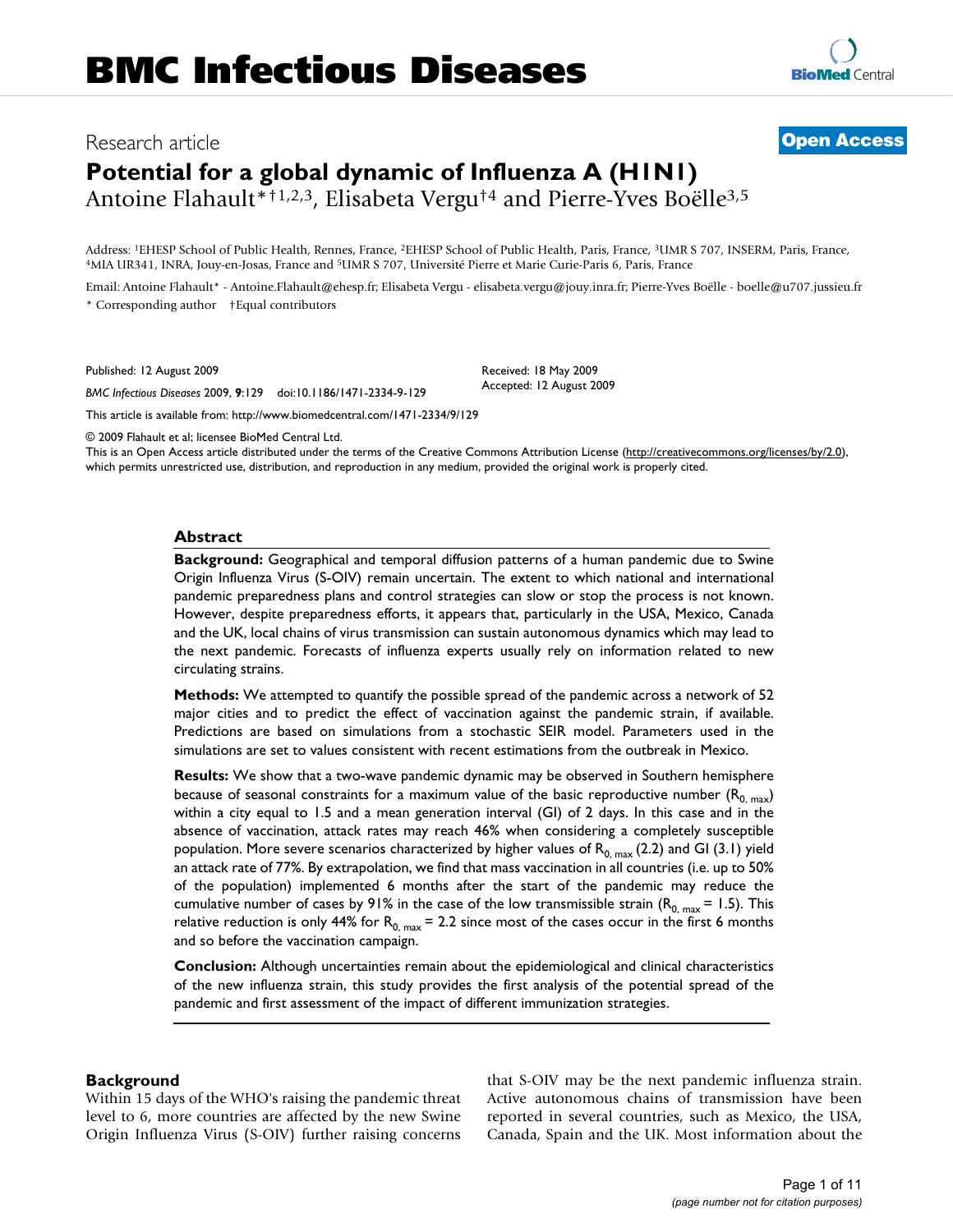virus and disease so far suggests a regular influenza process with many characteristics similar to those documented in past influenza pandemics [1]. Estimates of reproductive rates, higher than for seasonal influenza, are consistent with past pandemics [2,3]. Even if the possibility of a 1918-like scenario seems unlikely with the current circulating virus, the severity of the disease remains uncertain. Importantly, the underlying pathologies and causes of death in patients with S-OIV remain poorly documented, making the future burden of any pandemic uncertain. A major public health question as the disease continues to spread is identifying the likely course of the pandemic as well as possible control measures and their likely impact. Mathematical modelling has proven effective in retrospectively predicting the global circulation of the 1968–69 influenza pandemic, starting from Hong Kong and using coupled local epidemic processes [4,5]. Here, we aim at predicting the pattern of global spread of the potential S-OIV pandemic flu and at estimating the effect of vaccination campaigns under different scenarios.

#### **Methods**

The model implements a metapopulation approach [4-6] where coupling between cities is through transportation (data on daily passengers flows from [7]). It simulates the spread of a pandemic through a worldwide network of 52 major cities. In each city, the progression of the disease is tracked by defining four disease states (Susceptible, Exposed, Infectious, Removed; *S, E, I, R*) and the transition rates between them. The exposed individuals (*E*) are not infectious and are assumed to travel whereas infectious individuals (*I*) do not travel. We adopt a stochastic framework in discrete time (with half-day time step), similar to [5], to capture effects of chance, especially at the source where the number of cases is still small. For each city *i* in the absence of any intervention, epidemic dynamics are described by the equations below (*t* tracks the time of the epidemic's spread at the population level whereas  $\tau$ indicates the time since individual contamination):

$$
S_i(t+1) = S_i(t) - Bin(\beta_i(t), S_i(t))
$$
  
\n
$$
E_i(0, t+1) = Bin(\beta_i(t), S_i(t))
$$
  
\n
$$
E_i(\tau+1, t+1) = E_i(\tau, t) - \sum_j Bin(\sigma_{ij}/n_i, E_i(\tau, t)) + \sum_j Bin(\sigma_{ji}/n_j, E_j(\tau, t))
$$
  
\n
$$
- \sum_j Bin(\gamma(\tau), Bin(\sigma_{ji}/n_j, E_j(\tau, t))) - Bin(\gamma(\tau), E_i(\tau, t) - \sum_j Bin(\sigma_{ij}/n_i, E_i(\tau, t)) )
$$
  
\n
$$
I_i(\tau+1, t+1) = I_i(\tau, t) - Bin(\delta(\tau), I_i(\tau, t)) + Bin(\gamma(\tau), E_i(\tau, t) - \sum_j Bin(\sigma_{ij}/n_i, E_i(\tau, t)) )
$$
  
\n
$$
+ \sum_j Bin(\gamma(\tau), Bin(\sigma_{ji}/n_j, E_j(\tau, t)))
$$
  
\n(1)

Coupling of local epidemic dynamics is described by population flows from city *i* to city *j* ( $\sigma_{ii}$ ). Transition probabilities between states are captured by distributions γ*(*τ*)* (from *E* to *I*) and  $\delta(\tau)$  (from *I* to *R*).  $\beta_i(t) = \sum_i \beta s_i(t) I_i(\tau, t)$ /  $n_i$  is the probability that a susceptible individual becomes infected at *t+1* and is proportional to the basic transmission rate ( $\beta = R_{0. max}$ /*mean infectious duration*) modulated by the seasonality (*s*) and the proportion of infectious *(I/ n)*. State variables in equation (1) are updated through random variables following Binomial distributions (*Bin*) which represent, in the order in which they appear in the equations: the number of new infections, the number of travelling latent subjects (in- and out-flows), the number of new infectious individuals coming from other cities, the number of new infectious individuals remaining in the city of origin, and the number of newly recovered individuals.

Parameter values were chosen according to qualitative knowledge or quantitative estimates. Consistent with early estimates of the basic reproductive number from data from the outbreak in Mexico [2,3], two plausible pandemic profiles were tested: in the first, a maximum (i.e. the value at the peak of transmissibility) basic reproductive number  $(R_{0, \text{max}})$  value of 1.5 was assumed [3] whereas in the second a higher  $R_{0, \text{max}}$  equal to 2.2, was chosen [2]. For the first case, the mean generation interval (GI) was assumed to equal 2 days (based on [3]) corresponding to mean exposed and infectious durations equal to 0.7 and 1.9 days respectively whereas in the second case, the GI was set to 3.1 (a value suggested in [2]) and the mean exposed and infectious durations were set equal to 1.45 and 2.9 days respectively. In both cases appropriate distributions of progression probabilities γ*(*τ*)* (with <sup>τ</sup>*max* equal to 1 and 2 for the first and second pandemic profiles respectively) and δ*(*τ*)* (with <sup>τ</sup>*max* equal to 4 and 7 respectively) were defined. As the average sojourn time in the exposed state for the first pandemic profile is less than a day, a time step of 0.5 days was adopted in order to correctly reproduce fast dynamic processes. The remaining parameters were identical for both pandemic profiles as detailed below. The observed seasonality in influenza transmission was incorporated using a step function: from October to March in the Northern hemisphere and the rest of the year in the Southern hemisphere the transmissibility (*s*) is maximum and equal to 1. The minimum value was set at 0.4. In the tropics, transmissibility was assumed constant over the year and equal to 0.7. Since no information is available on the existence of cross-immunity from past flu infections, the initial proportion of susceptible individuals was set to 100%. In agreement with current knowledge and data [3], the case fatality rate was assumed equal to 0.003. Deaths were counted but not subtracted from the number of infectious individuals since this does not appreciably impact on the dynamics of infectious individuals. Under-reporting was not addressed and no asymptomatic cases were considered. The pandemic originated in Mexico City where 20 cases were assumed to be present on 1 April.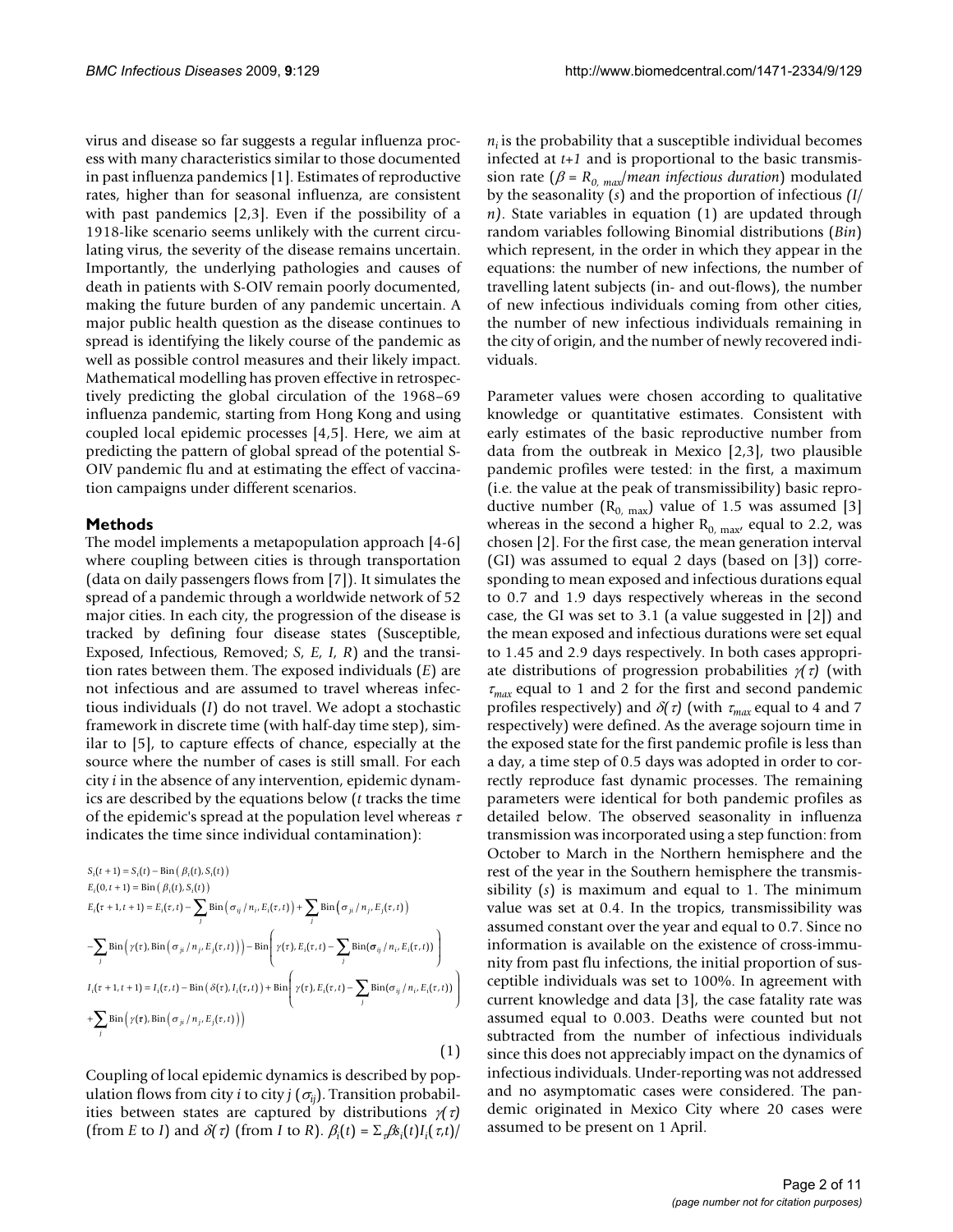Several scenarios for vaccination, introduced 6 months after the start of the pandemic, were tested for each of the two pandemic profiles. As little is known about the efficacy of a future vaccine, coverage and efficacy were combined into a unique intervention parameter through their product. Each vaccination scenario was defined by the duration of vaccination campaign and the number of cities where vaccination is implemented (all the cities or cities in developed countries only). Given that the objective is to immunize a predetermined proportion (*pv*) of susceptibles (with respect to the number of vaccine doses available at a given date) and that it seems reasonable to assume that only a maximum proportion ( $\alpha$ , put equal to 0.01) of current susceptibles can be vaccinated daily, we fixed the duration (*d*) of the vaccination campaign at the value satisfying the equation  $pv = 1-(1-\alpha)d$ .

First, we assumed that the vaccine was available in developed countries only and that the vaccination campaign lasted 15 days (corresponding to a proportion completely immunized in developed countries of 14%). In the second and the third scenarios, vaccination was implemented in all cities of the network over 35 and 70 days respectively (corresponding to global immunization rates of 30% and 50% respectively). Results are expressed as means calculated over 500 runs for each scenario.

### **Results and discussion**

According to simulations from our model including a seasonal forcing in flu transmission, for  $R_{0, max} = 1.5$  without any preventive or control measures, the pandemic would exhibit two waves (one in 2009 with a first Southern subwave and a second Northern sub-wave and the other in 2010), mainly owing to two successive epidemic events in Southern cities. In addition, the pattern would be different with respect to the zone considered (Figure 1). In contrast to the South, one massive epidemic would occur in the Northern hemisphere during the winter following the first Southern peak. In tropical cities activity would be moderate, spanning a much longer time period. The twowaves spread has indeed been described among the "signature features of influenza pandemics" [1]. In the case of a more transmissible viral strain ( $R_{0, \text{max}} = 2.2$ ), both the first Southern wave and the following Northern wave would be tremendous in size, affecting the vast majority of susceptible individuals of these zones (86%, Table 1 and Figure 2). In this case, the same virus would not spread the following year as a result of depletion of susceptibles.

Owing to the scale used in Figure 1, influenza transmission during the first three months after pandemic onset is not visible on these graphs. However, simulated dynamics show early influenza activity with a daily worldwide incidence lower than 1/100000, which is consistent with the present situation (52160 cases of influenza A(H1N1) in 99 countries on 22 June 2009).

In the case of a moderately transmissible virus with  $R_{0, max}$ = 1.5, 46% of the population would be infected worldwide by the end of 2010, mostly in Northern and Southern zones (Table 1), if no preventive or control measure were implemented. This proportion would increase to 77% in the case of a higher  $R_{0. max} = 2.2$ . Although these attack rates may be over-estimated because of the assumption of an entirely susceptible and completely mixing population, the predicted values are not unrealistic compared with past pandemics. However, it is difficult to provide a more accurate prediction since no information is available on the existence of cross-immunity from past flu infections.

The impact of vaccination differs according to the pandemic profiles and intervention scenarios. For the first pandemic profile ( $R_{0, \text{max}} = 1.5$  and GI = 2), making vaccine available in developed countries only and vaccinating 14% of the population does not change the global pattern of pandemic spread but reduces the global attack rate by 20% (Figure 3 and Table 1). The benefit, in terms of number of cases, is noteworthy in the Northern zone (where most developed countries are located) but is quite low in the Southern and Tropical regions (Table 1). In the third and fourth vaccination scenarios, where vaccination is implemented in all countries (30% and 50% of susceptibles are vaccinated respectively), the pandemic exhibits only a first wave and mainly in Southern cities (Figures 4 and 5). Mean global attack rates are significantly lower (9% and 4% respectively) and benefits are more homogeneously distributed among zones. However, the pandemic burden in the South is still important since the arrival of an effective vaccine 6 months after the start of the pandemic is unable to prevent the first wave in this region. Significant decreases in the global pandemic burden could be recorded for even smaller immunization proportions: if 20% (or 25%) of susceptibles are vaccinated, the mean global attack rate decreases to 21% (or 16%) (results not shown in Table 1).

The impact of vaccination is globally diminished in the case of a more transmissible influenza virus and a longer mean infectious duration ( $R_{0, \text{max}} = 2.2$  and GI = 3.1) (Table 1 and Figure 6). Even in the presence of a mass vaccination campaign (50% of population immunized), 43% of the population would still contract the infection. This is again explained by the fact that the large majority of cases (all the cases in the Southern cities) occur in the first 6 months, before the onset of vaccination.

In addition to intrinsic differences in the dynamics of the two pandemic scenarios (induced by different values of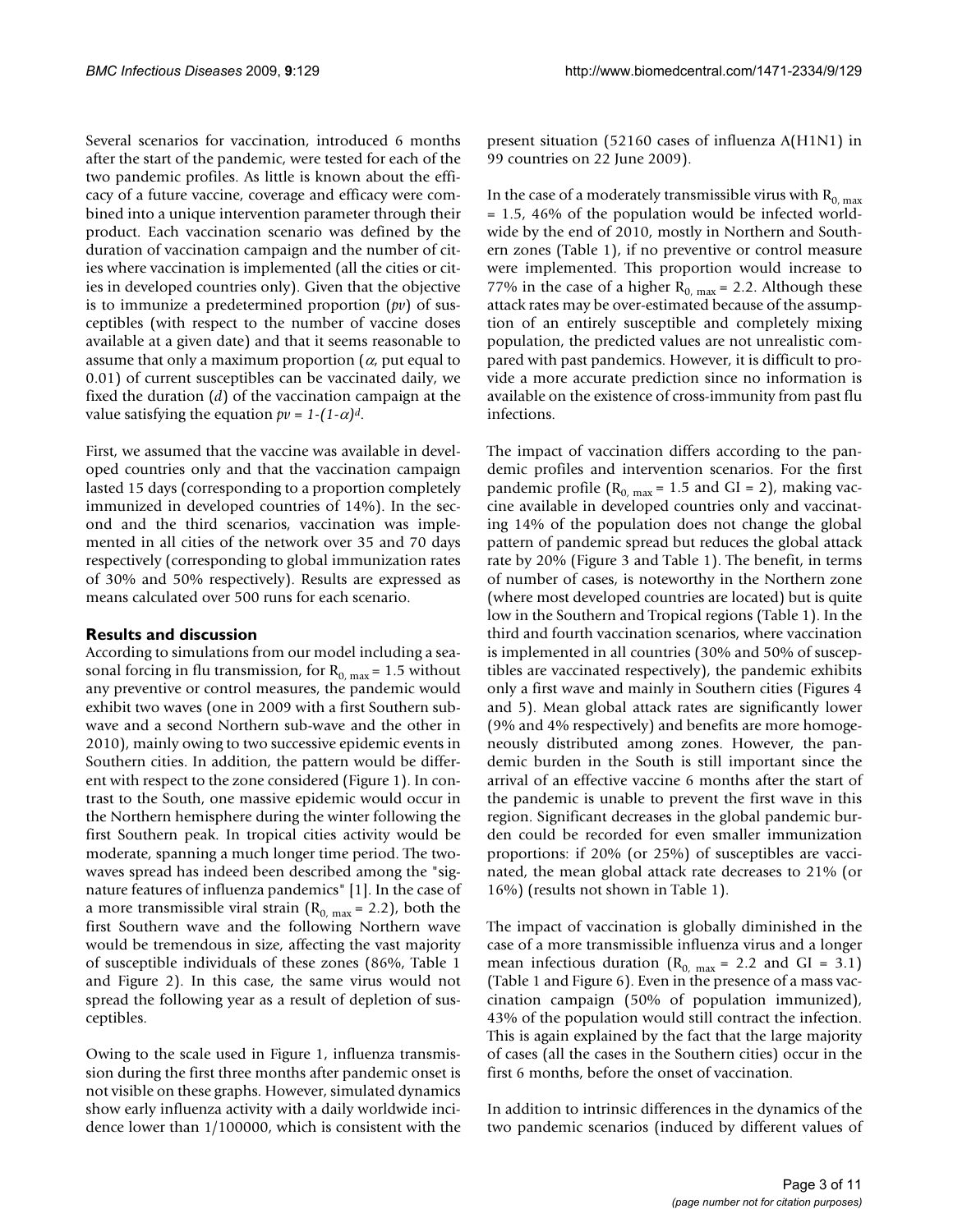



# **Figure 1** Baseline scenario, no vaccination (R0, max = 1.5 and GI = 2)

**Baseline scenario, no vaccination (R<sub>0, max</sub> = 1.5 and GI = 2)**. Dynamics of the pandemic starting from Mexico City, in late March 2009, in the absence of preventive and control measures. The upper panel represents average daily incidences for Northern (green), Southern (blue), tropical (black) and all (red) cities. Plain lines correspond to means and dashed lines (for the global curve only) to .05 and .95 pointwise quantiles calculated on 500 simulation runs. The lower panel illustrates the spread of the virus through the 52 cities of the network; the predicted probability of influenza activity is represented for each city (from 0 (white) to 1 (black)).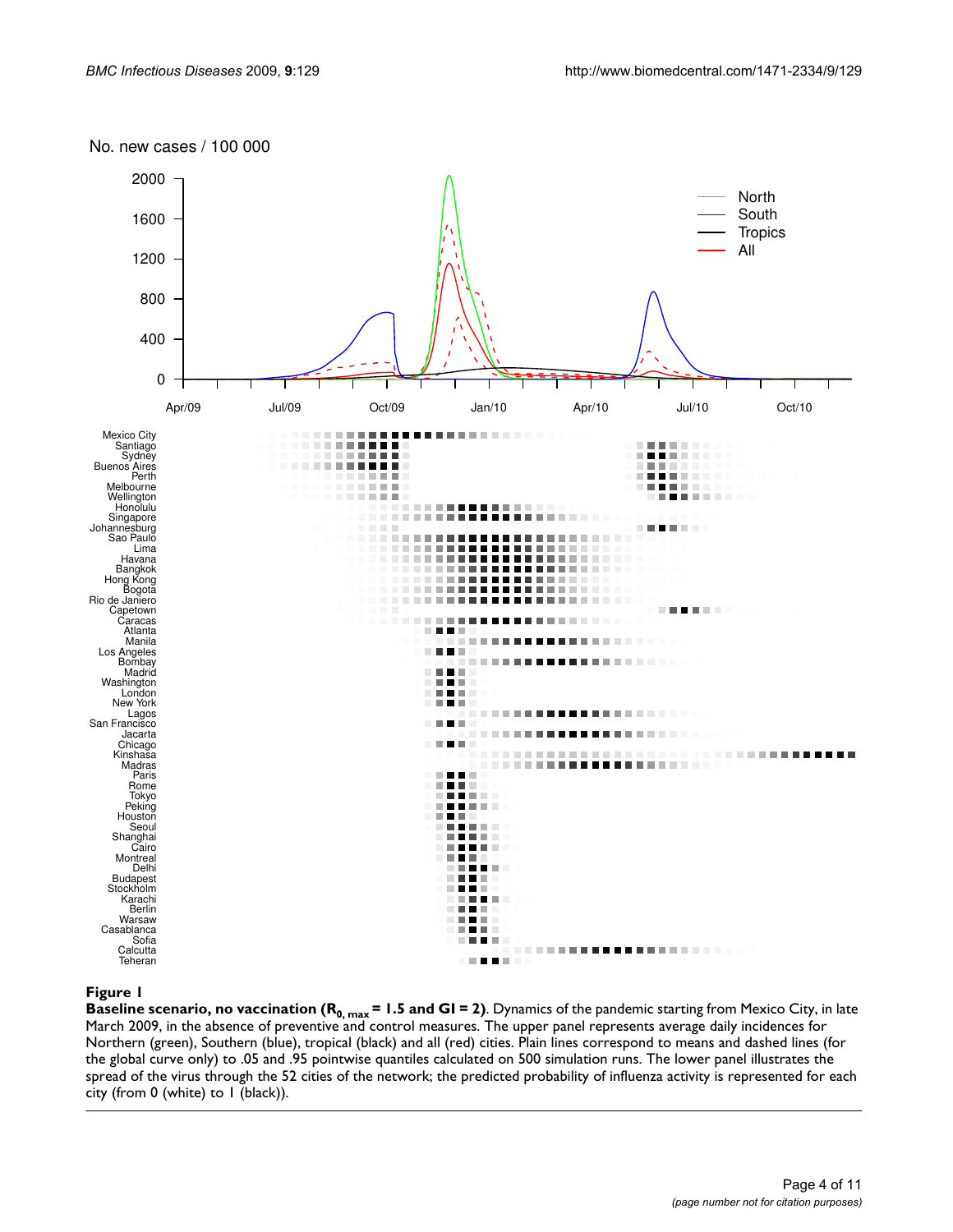| Scenario                                              | Total attack rate (%)             |                                     | <b>Total attack rate</b><br>North (%)          |                                     | <b>Total attack rate</b><br>South $(\%)$ |                                     | Total attack rate<br>Tropics (%)  |                                     | Mortality rate (%)                |                                               |
|-------------------------------------------------------|-----------------------------------|-------------------------------------|------------------------------------------------|-------------------------------------|------------------------------------------|-------------------------------------|-----------------------------------|-------------------------------------|-----------------------------------|-----------------------------------------------|
|                                                       | $R_{0, max} =$<br>1.5<br>$GI = 2$ | $R_{0, max} =$<br>2.2<br>$GI = 3.1$ | $R_{0, max} =$<br>$1.\overline{5}$<br>$GI = 2$ | $R_{0, max} =$<br>2.2<br>$GI = 3.1$ | $R_{0, max} =$<br>1.5<br>$GI = 2$        | $R_{0, max} =$<br>2.2<br>$GI = 3.1$ | $R_{0, max} =$<br>1.5<br>$GI = 2$ | $R_{0, max} =$<br>2.2<br>$GI = 3.1$ | $R_{0, max} =$<br>1.5<br>$GI = 2$ | $R_{0, max} =$<br>$2.2^{\circ}$<br>$GI = 3.1$ |
| No<br>vaccination                                     | 46                                | 77                                  | 62                                             | 86                                  | 58                                       | 86                                  | 19                                | 62                                  | 0.14                              | 0.23                                          |
| Vaccinatio<br>n in<br>developed<br>countries<br>(14%) | 37                                | 71                                  | 47                                             | 74                                  | 55                                       | 86                                  | 17                                | 62                                  | 0.11                              | 0.21                                          |
| Vaccinatio<br>n in all<br>countries<br>(30%)          | 9                                 | 51                                  | $\mathbf{H}$                                   | 45                                  | 32                                       | 86                                  | $\overline{2}$                    | 52                                  | 0.03                              | 0.15                                          |
| Vaccinatio<br>n in all<br>countries<br>(50%)          | 4                                 | 43                                  | T                                              | 31                                  | 32                                       | 86                                  | $\overline{\mathbf{c}}$           | 52                                  | 0.01                              | 0.13                                          |

| Table 1: Forecasted total attack and mortality rates for two pandemic profiles (R <sub>0, max</sub> = 1.5 and GI = 2 versus R <sub>0, max</sub> = 2.2 and GI = 3.1) |  |  |
|---------------------------------------------------------------------------------------------------------------------------------------------------------------------|--|--|
|---------------------------------------------------------------------------------------------------------------------------------------------------------------------|--|--|

Means of attack and mortality rates in the absence of any intervention and under different vaccination scenarios are calculated on 500 simulation runs for each scenario.

 $R_{0, \text{max}}$  and of GI duration), the two-waves or one-wave patterns are partly due to seasonal forcing. As specified in the Methods, we considered that the transmissibility was 2.5 times greater during the influenza season in Northern and Southern zones (6 months in each hemisphere) than the rest of the year. In tropical regions the transmissibility was set to a constant throughout the year equal to 70% of the transmissibility during the influenza season in the North and South. The choice of a step function to represent variation in transmissibility and of the ratios between epidemic and non-epidemic seasons has a non-negligible impact on the simulated dynamic pattern. Further investigations are needed to evaluate their importance on the dynamics of the new circulating H1N1 strain.

All simulations are performed in the stochastic framework which allows capturing various effects of chance, especially at the source where the number of cases is still small. Results on final pandemic burdens, although based on stochastic runs, are quite stable and concentrated around the mean as illustrated in Figure 6.

As little information exists on the efficacy of any future vaccine, coverage and efficacy were summarized by a single parameter representing the proportion of the population effectively immunized. This approach is a rough approximation to reality and can be interpreted in several ways. For example, a 14% vaccine-induced immunity in the population may be the result of vaccinating 20% of population with a 70% effective vaccine or of vaccinating 70% of over 60 year-olds, assuming that the latter make up 20% of the population of developed countries. It will

be possible to refine this approach as age-dependent initial natural immunity and transmissibility are further characterized. Beyond the specific case of vaccination, this kind of scenario could represent any preventive and control measure designed to protect susceptible individuals.

Finally, it is interesting to note that a scenario starting in Mexico City was already identified in previous work [8] exploring possible pandemic profiles. Here we refine our model used in [8] by adopting a stochastic framework and adapting this scenario to parameter estimates closer to those currently reported. Although the prediction concerning the Mexico City pandemic outlined in our previous study could have been altered by using a different classification method, it nevertheless remains that this scenario seemed to be a typical one. Our first prediction in [8] did not indicate a rule for identifying a pandemicsource location but it did provide some insight on how a pandemic would spread if starting in such a place. Ultimately, this finding was not surprising since Mexico City is well connected to the rest of the world and belongs to the tropical zone where viral strains circulate all year. These are two important characteristics for "successful" influenza spread.

# **Conclusion**

Although much remains to be done to characterize the new strain further, this study, based on models including estimates close to recently published data, shows that a multi-wave pandemic with a large attack rate is possible and may be curtailed using different immunization strategies.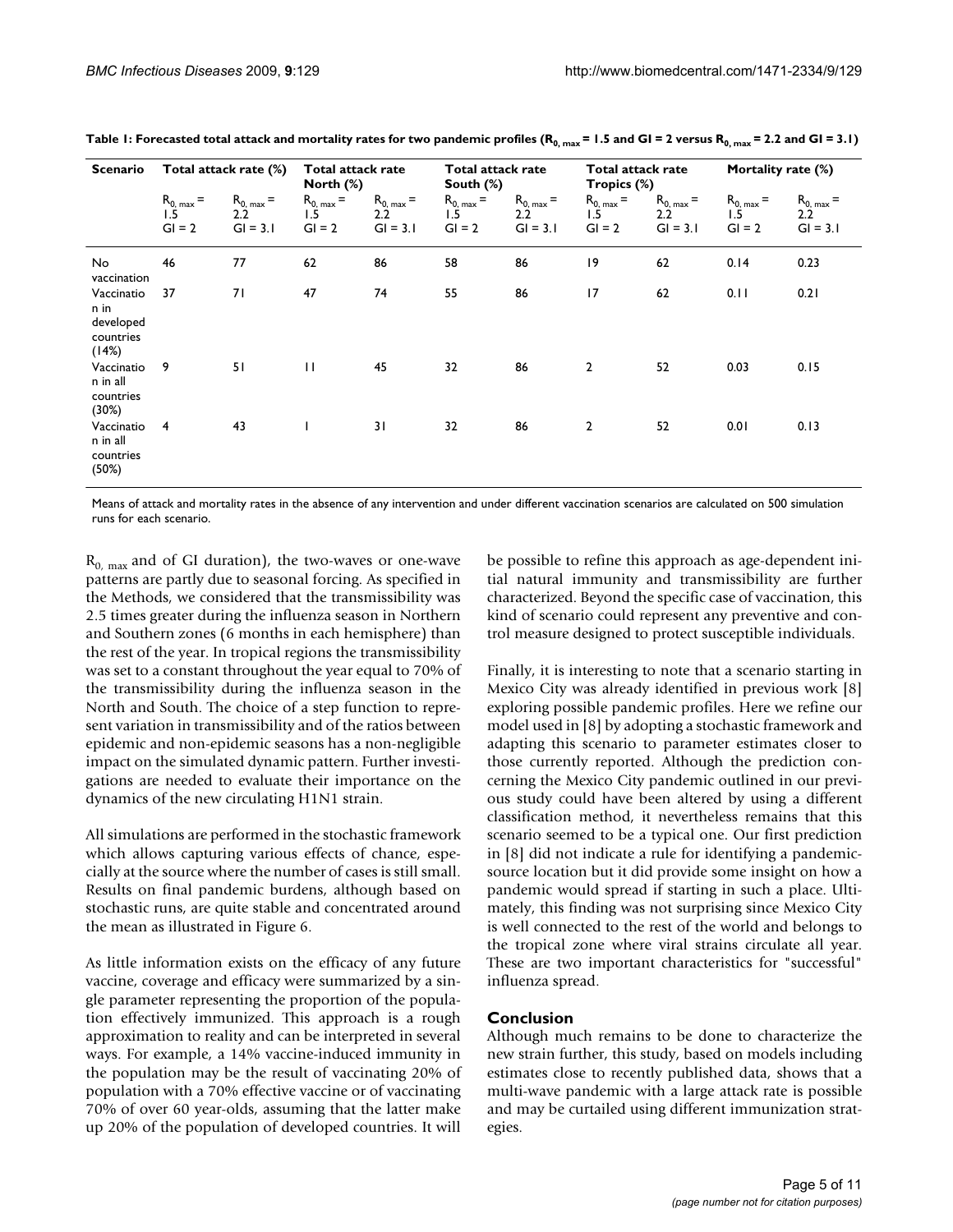

**Figure 2** Comparison baseline scenarios (R0, max = 1.5 and GI = 2.3 and GI = 2.2 and GI = 3.1), no vaccination  $\mathbf{r} = \mathbf{r} \cdot \mathbf{r} = \mathbf{r} \cdot \mathbf{r} = \mathbf{r} \cdot \mathbf{r} = \mathbf{r} \cdot \mathbf{r} = \mathbf{r} \cdot \mathbf{r} = \mathbf{r} \cdot \mathbf{r} = \mathbf{r} \cdot \mathbf{$ Comparison between baseline scenarios (R<sub>0, max</sub> = 1.5 and GI = 2 versus R<sub>0, max</sub> = 2.2 and GI = 3.1), no vaccina**tion**. Dynamics of the pandemic starting from Mexico City, in late March 2009, in the absence of preventive and control measures for two pandemic profiles (R<sub>0, max</sub> = 1.5 and GI = 2 (red); versus R<sub>0, max</sub> = 2.2 and GI = 3.1 (blue)). Graphs represent average daily incidences calculated on 500 simulation runs: for all cities of the network (upper panel) and specifically for cities in each zone (North, South and Tropics; lower panels).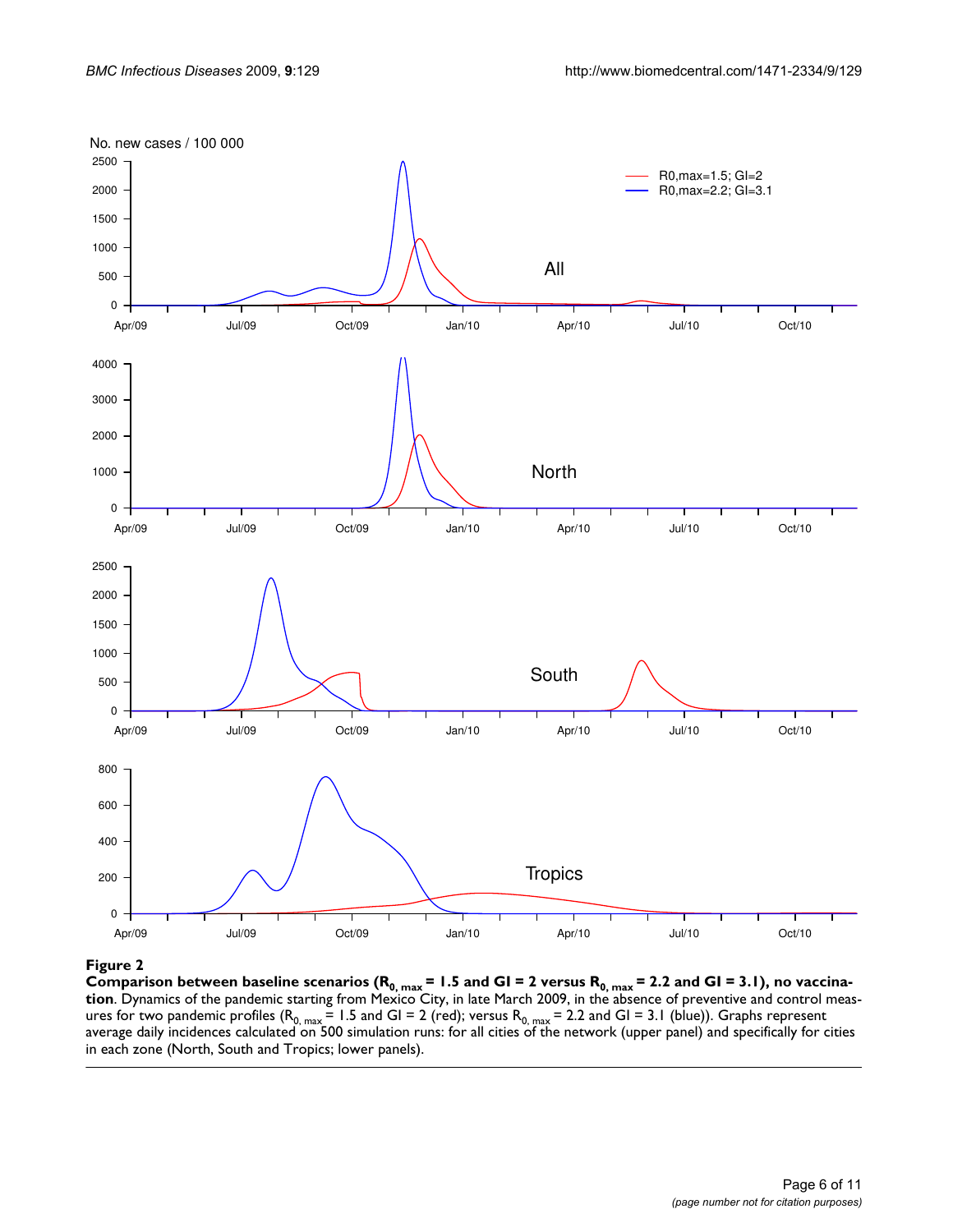## No. new cases / 100 000



**Figure 3** ly, 14% of population in developed countries on  $\mathcal{A}$  and GI  $=$  1.5 and GI  $=$  1.5 and GI  $=$  2, max  $=$  1.5 and GI  $=$  1.5 and GI  $=$  1.5 and GI  $=$  1.5 and GI  $=$  2.5 and GI  $=$  2.5 and GI  $=$  2.5 and GI **Vaccination in developed countries only, 14% of population are immunized (R<sub>0, max</sub> = 1.5 and GI = 2)**. Dynamics of the pandemic starting from Mexico City, in late March 2009, with vaccine available only in developed countries 6 months after pandemic onset. Fourteen percent of the population in developed countries are vaccinated at a daily rate of 1%. The upper panel represents average daily incidences for Northern (green), Southern (blue), tropical (black) and all (red) cities. Plain lines correspond to means and dashed lines (for the global curve only) to .05 and .95 pointwise quantiles calculated on 500 simulation runs. The lower panel illustrates the spread of the virus through the 52 cities of the network; the predicted probability of influenza activity is represented for each city (from 0 (white) to 1 (black)).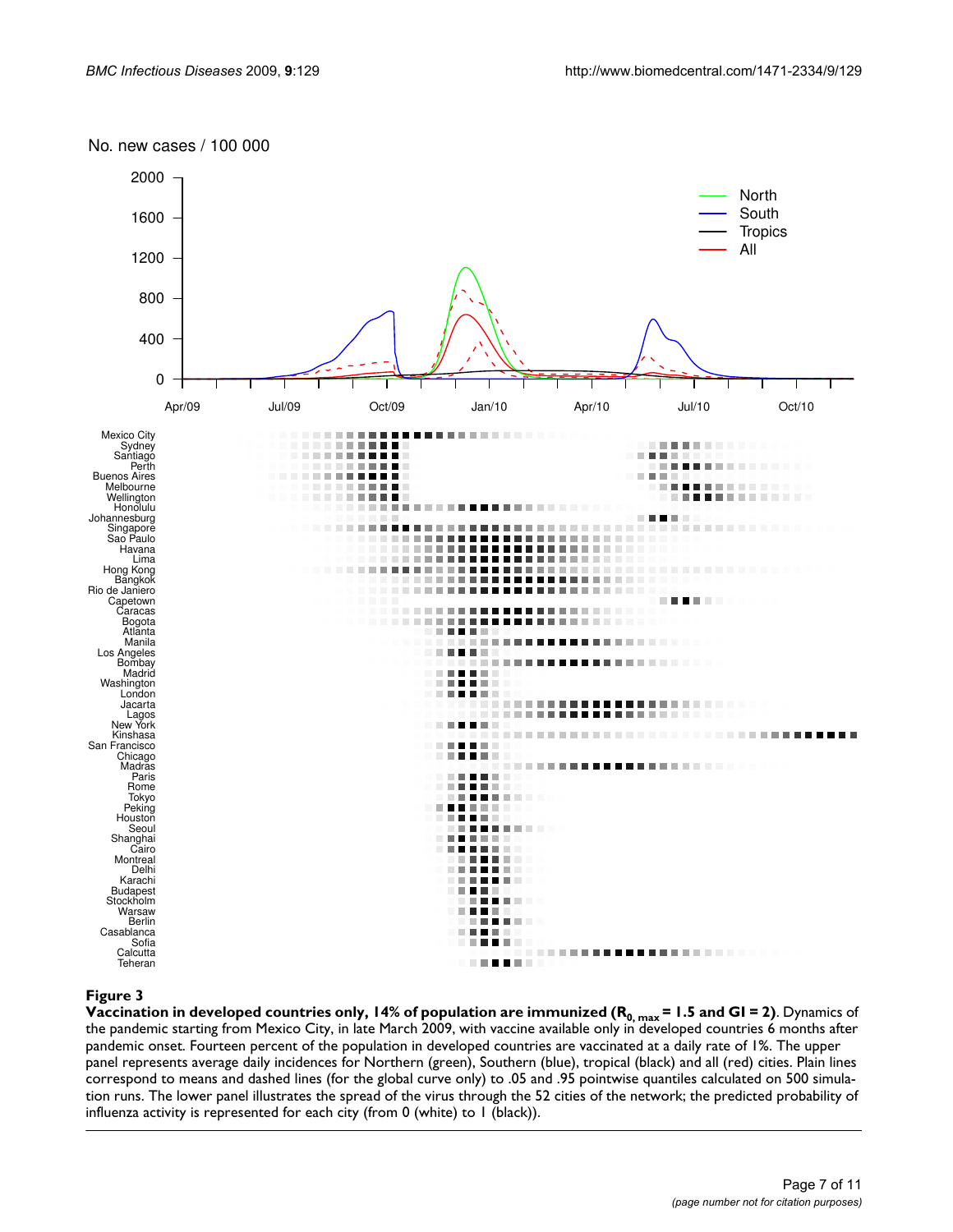### No. new cases / 100 000



**Figure 4** of population in all countries, 30% **Figure 4** of population are immunized (R0, max = 1.5 and GI = 2) **Vaccination in all countries, 30% of population are immunized**  $(R_{0, max} = 1.5$  **and GI = 2)**. Dynamics of the pandemic starting from Mexico City, in late March 2009, with vaccine available in all countries 6 months after the pandemic onset. Thirty percent of worldwide population are vaccinated at a daily rate of 1%. The upper panel represents average daily incidences for Northern (green), Southern (blue), tropical (black) and all (red) cities. Plain lines correspond to means and dashed lines (for the global curve only) to .05 and .95 pointwise quantiles calculated on 500 simulation runs. The lower panel illustrates the spread of the virus through the 52 cities of the network; the predicted probability of influenza activity is represented for each city (from 0 (white) to 1 (black)).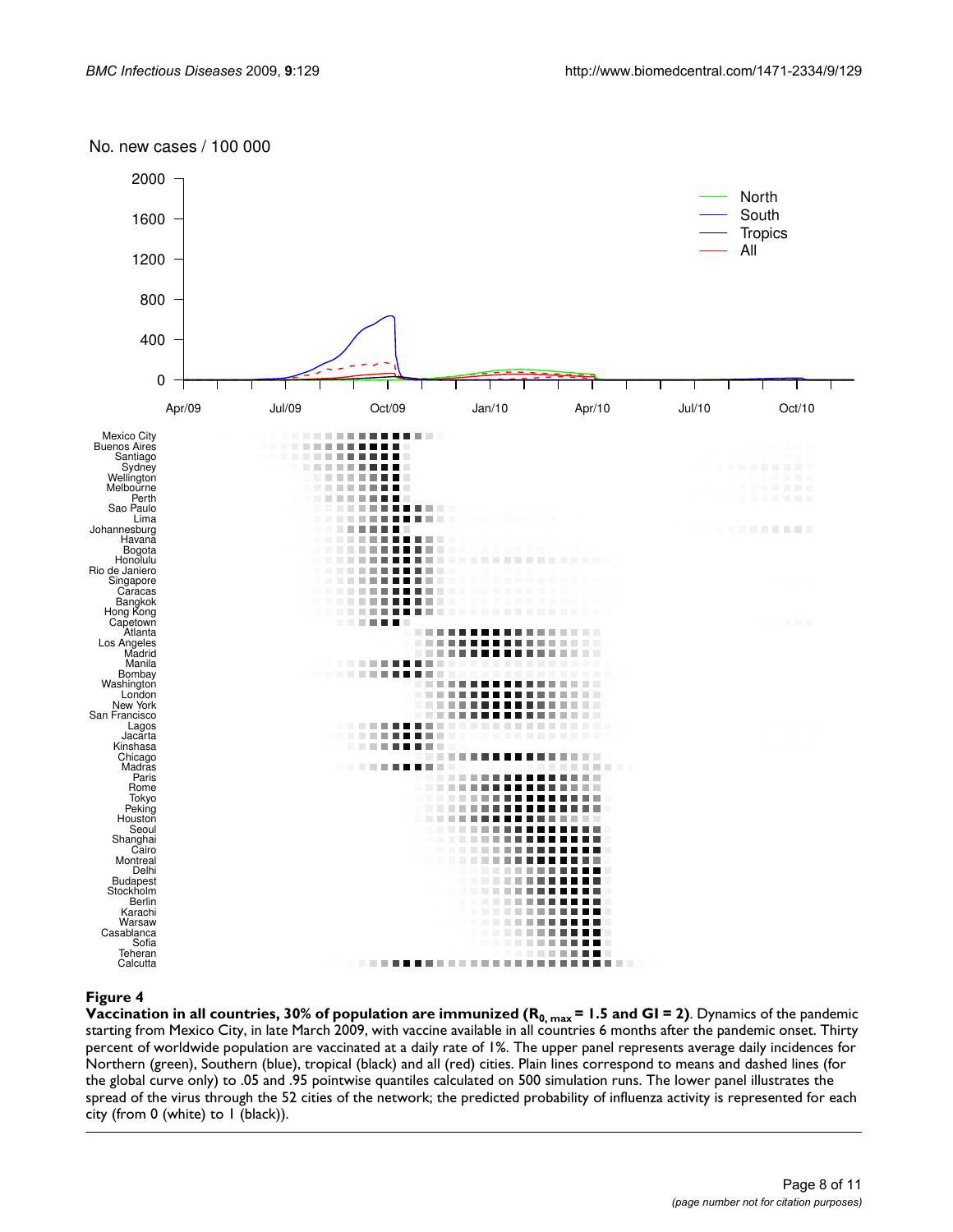### No. new cases / 100 000



# **Figure 5** of population in all countries, 50% **Figure 5** of population are immunized (R0, max = 1.5 and GI  $=$

**Vaccination in all countries, 50% of population are immunized (** $R_{0,\,max}$  **= 1.5 and GI = 2)**. Dynamics of the pandemic starting from Mexico City, in late March 2009, with vaccine available in all countries 6 months after the pandemic onset. Fifty percent of worldwide population are vaccinated at a daily rate of 1%. The upper panel represents average daily incidences for Northern (green), Southern (blue), tropical (black) and all (red) cities. Plain lines correspond to means and dashed lines (for the global curve only) to .05 and .95 pointwise quantiles calculated on 500 simulation runs. The lower panel illustrates the spread of the virus through the 52 cities of the network; the predicted probability of influenza activity is represented for each city (from 0 (white) to 1 (black)).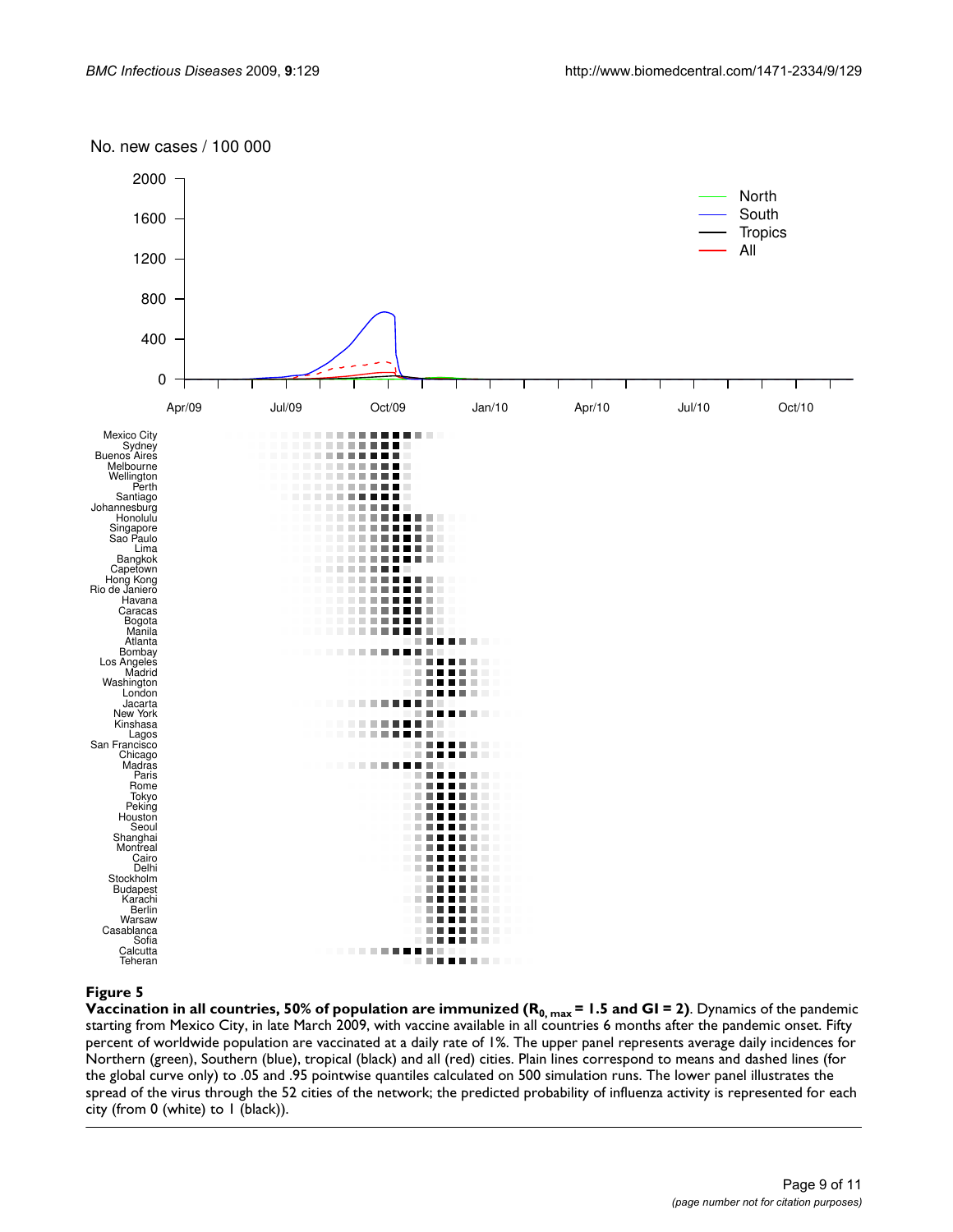

# **Impact of vaccination on the attack rate**

### **Figure 6** Comparison of vaccination in parts  $\mathbf{C} = \mathbf{C} \mathbf{C} \mathbf{C}$

**Comparison of vaccination impact (R<sub>0, max</sub> = 1.5 and GI = 2 versus R<sub>0, max</sub> = 2.2 and GI = 3.1)**. Box-plots represent simulated distributions of attack rates over 500 simulation runs for two pandemic profiles and four vaccination scenarios (no vaccination; vaccination of 14% of population in developed countries only, vaccination of 30% of population worldwide and vac-

#### **Competing interests**

The authors declare that they have no competing interests.

#### **Authors' contributions**

AF conceived the study. AF, EV and PYB developed the mathematical model. EV performed simulations. AF, EV and PYB analyzed the results. AF and EV drafted the manuscript. All authors read and approved the final manuscript.

#### **References**

- 1. Miller MA, Viboud C, Balinska M, Simonsen L: **[The Signature Fea](http://www.ncbi.nlm.nih.gov/entrez/query.fcgi?cmd=Retrieve&db=PubMed&dopt=Abstract&list_uids=19423872)[tures of Influenza Pandemics – Implications for Policy.](http://www.ncbi.nlm.nih.gov/entrez/query.fcgi?cmd=Retrieve&db=PubMed&dopt=Abstract&list_uids=19423872)** *N Engl J Med* 2009, **360(25):**2595-2598.
- 2. Boëlle PY, Bernillon P, Desenclos JC: **[A preliminary estimation of](http://www.ncbi.nlm.nih.gov/entrez/query.fcgi?cmd=Retrieve&db=PubMed&dopt=Abstract&list_uids=19442402) [the reproduction ratio for new influenza A\(H1N1\) from the](http://www.ncbi.nlm.nih.gov/entrez/query.fcgi?cmd=Retrieve&db=PubMed&dopt=Abstract&list_uids=19442402)**